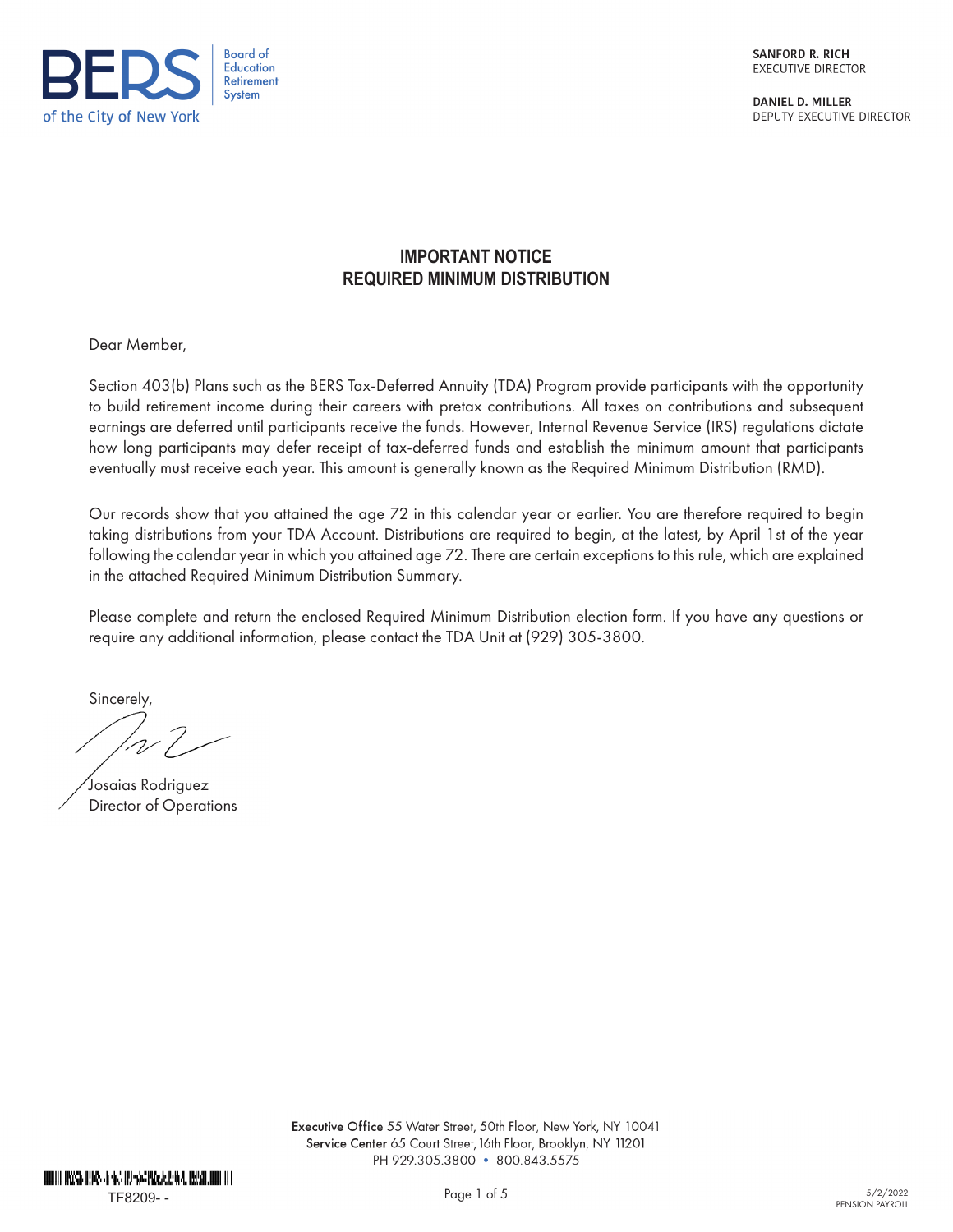### REQUIRED MINIMUM DISTRIBUTION SUMMARY

In general, Tax-Deferred Annuity (TDA) distributions are required for members who have left service (having elected TDA Deferral status) and who have reached age 72 by December 31 of a given year. In most cases, you will have to meet minimum distribution requirements for every year that you maintain a TDA balance.

Failure to comply with the Required Minimum Distribution rules may result in a 50% excise tax charged to the member by the IRS on the difference between the required distribution amount and the actual amount distributed.

Your account is divided into two portions for Required Minimum Distribution (RMD) purposes:

Pre-1987 balance: The IRS allows your Pre-1987 balance to be exempt from the required distributions that begin at age 72. Your Pre-1987 balance is made up of your contributions and earnings as of December 31, 1986 and is adjusted each year for any withdrawals made that are not RMDs. You may defer distribution of this balance, regardless of your employment status, until April 1st of the year following the year in which you reach age 75.

Post-1986 balance: Your Post-1986 balance consists of all contributions and earnings credited to your account since December 31, 1986. If you retire or otherwise leave employment before age 75, then you must begin to receive distributions from your Post-1986 prior to April 1st of the year following the year in which you reach age 72, or the year you leave employment, whichever is later.

### Calculating the Required Minimum Distribution:

When you are between the ages of 72 and 75, and not in active service, your annual Required Minimum Distribution (RMD) amount is determined by applying an IRS factor to your account balance as of the end of the previous year less any withdrawals within that year (minus your Pre-1987 balance).

Once you attain age 75, your RMD is calculated using your entire account balance at the end of the previous year less any withdrawals within that year.

A uniform distribution table is generally used to determine the factor to apply to your account balance. If your spouse is more than 10 years younger and your spouse is the sole beneficiary of your TDA account, you can use a factor from the IRS joint life expectancy table as an alternative to calculate your annual RMD amount. BERS will assist members in deciding which option is best by calculating members' RMDs using both tables.

### What you need to do:

There are several distribution options available to you. You may choose the option that best suits your financial needs while complying with the minimum distribution requirements. The following is a brief description of the choices available:

- You may make annual withdrawals from your BERS or other TDA account in amounts at least as much as your RMD amounts.
- You may elect an annuity settlement of your entire account balance.
- You may elect a single lump sum distribution of your entire account balance.
- If you are no longer in active service and you turned age 72 in calendar year 2022, you have until April 1, 2023 to receive your first distribution and your next distribution must be taken by December 31, 2023.
- If you are no longer in active service and you turned 72 prior to 2022, your next distribution must be taken by December 31, 2022.

The information contained in this Notice is general and should not be considered legal or tax advice. For advice on how these rules apply to your specific situation, we suggest you contact your own legal or tax counsel.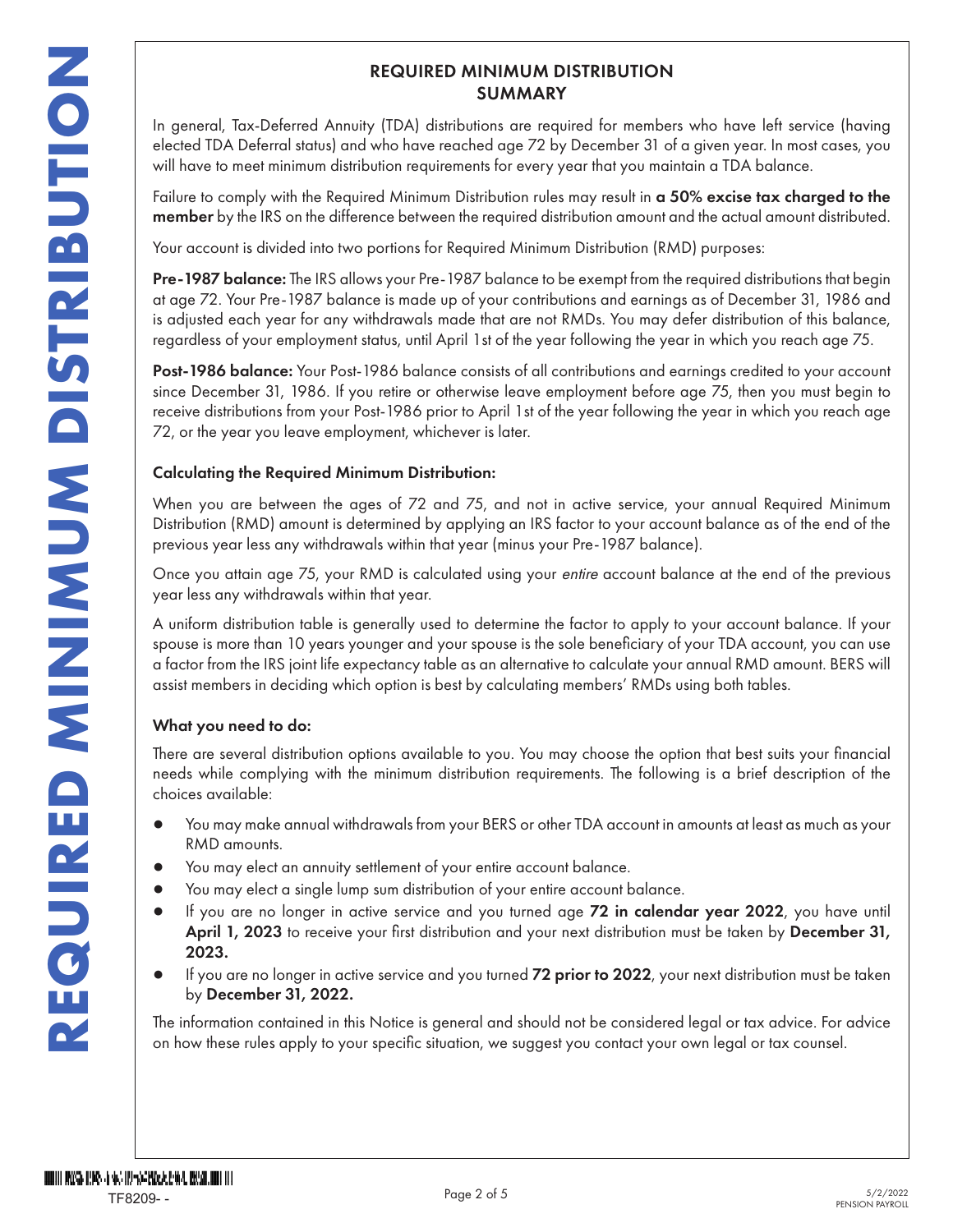| $E$ . |  |
|-------|--|
| G     |  |

**Retirement System 65 COURT STREET**

OFFICIAL DATE OF RECEIPT

OFFICIAL DATE OF RECEIPT

### You may submit this form via email to brespon@bers.nyc.gov. You may also submit this form via fax to (718) 935-4124 or (718) 935-3830.

| Name | M.I. | Last Name |
|------|------|-----------|
|      |      |           |
|      |      |           |

### Distribution options

To enable BERS to calculate the Required Minimum Distribution (RMD), you must elect one of the two calculation methods described below. BERS can provide an estimate of the required distribution amounts under each of the options to assist you with your decision.

You may not change the election method selected below after payments have been made. This selection is irrevocable.

### CHOOSE ONE

- □ 1. Recalculated Single Life Expectancy Method This method recalculates your life expectancy each year so that your account will not be exhausted before your death. Required distribution amounts will be the lowest under this section.
- $\Box$  2. Recalculated Joint Life Expectancy Method (spousal beneficiary only) This method recalculates the life expectancy of you and your spouse each year so that your account cannot be exhausted before the death of you and your spouse. Your spouse must be your primary beneficiary under this option for both TDA account and Required Minimum Distribution selection.

If your spouse is not designated as the sole primary beneficiary on your TDA account, then you may not elect the Joint Life Expectancy Method (Sole Beneficiary Only) option. If you wish to elect the Joint Life Expectancy Method (Sole Beneficiary Only), you must also complete and submit a TDA Beneficiary Designation form, making your spouse the sole primary beneficiary of your TDA account. Please contact BERS or visit www.nycbers.org/UI/ OnlineForms.aspx and download the form. If you elect the Joint Life Expectancy Method (Sole Beneficiary Only), you must also submit proof of marriage and proof of age for your spouse.

### ELECTION TO WITHHOLD FEDERAL INCOME TAX

The Required Minimum Distribution (RMD) amounts are federally taxable in the year in which they are distributed and may be subject to state and local taxes.

Note to foreign persons: If you are a "foreign person" within the meaning of the Internal Revenue Code, the Plan is required by law to withhold 30% of your payment, unless an applicable treaty between the U.S. and your country of residence permits a lower rate. For more information on who qualifies as a "foreign person," you may consult the IRS' website at: https://www.irs.gov/individuals/international-taxpayers/foreign-persons.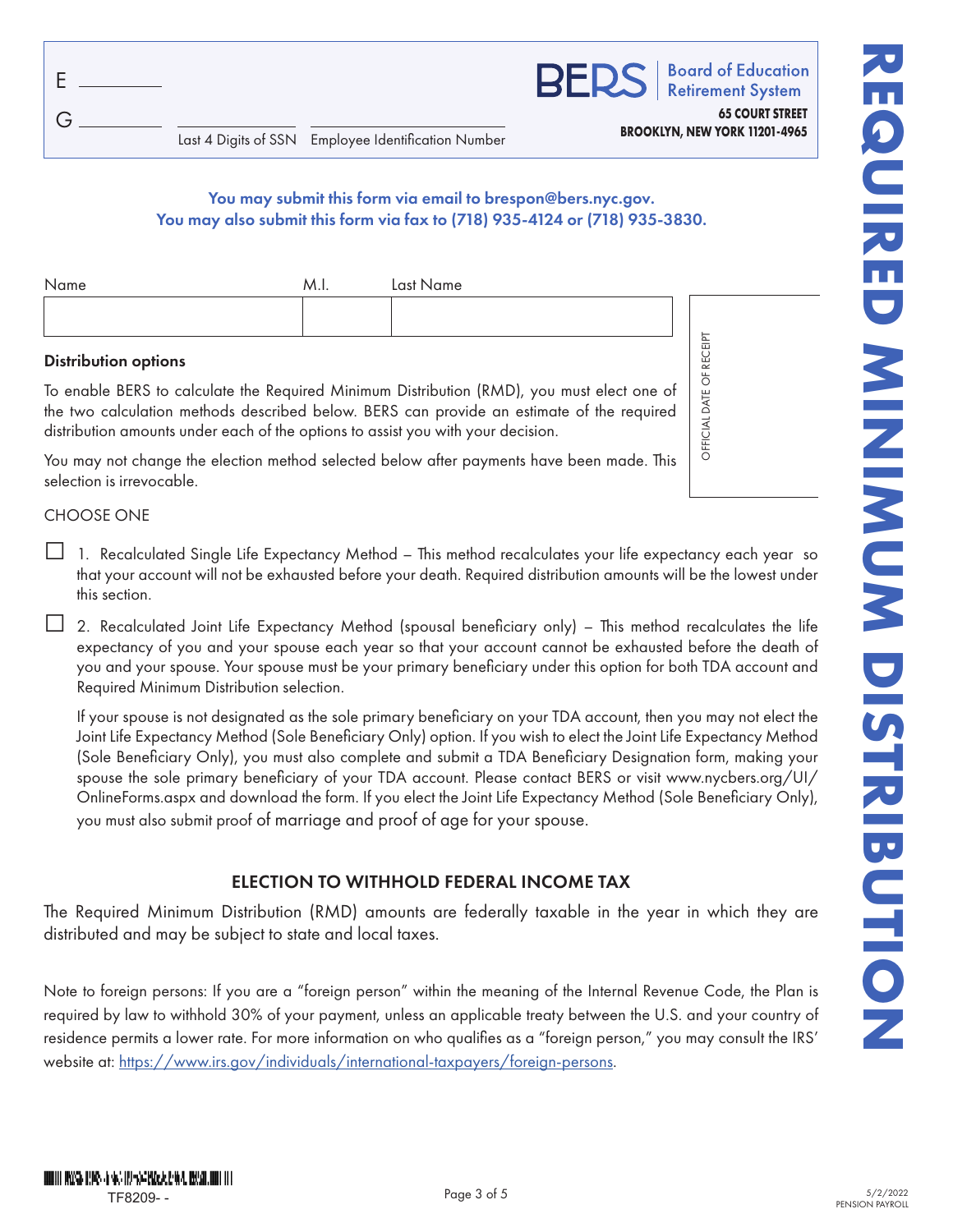|                               | <b>Board of Education</b><br><b>RS</b>   Board of Education |
|-------------------------------|-------------------------------------------------------------|
|                               | <b>65 COURT STREET</b>                                      |
| BROOKLYN, NEW YORK 11201-4965 |                                                             |

BE

#### **BROOKLYN, NEW YORK 11201-4965** Last 4 Digits of SSN Employee Identification Number

## CHOOSE ONE

G

E

 $\Box$  Election 1 – I do not want to have federal income tax withheld from my distribution. Note: Even if you elect not to have Federal income tax withheld, you are liable for payment of any Federal income tax that may be due on your distribution.

Initials \_\_\_\_\_\_\_

**Election 2** – Please withhold federal income tax from my distribution. I wish to have \_\_\_\_\_\_% Federal income tax withheld from my annuity distributions. Note: Even if you elect to have federal income tax withheld, you are liable for payment of any Federal income tax that may be due on your distribution.

| $\cdots$<br>nitials<br>. <i>. .</i> |  |
|-------------------------------------|--|
|-------------------------------------|--|

If you have made your annual withdrawal from another Tax Deferred Annuity 403(b) account in an amount at least as much as all your RMD amounts, please check the following option. Note: Failure to withdraw all your Required Minimum Distributions may result in 50% excise tax charged to your account.

□ I elect to withdraw an amount at least as much as my Required Minimum Distribution from another Tax Deferred Annuity 403(b) account in lieu of taking the Required Minimum Distribution from my BERS Tax Deferred Annuity Account 403(b).

Initials \_\_\_\_\_\_\_

### COMPLETE THIS SECTION FOR ELECTRONIC FUNDS TRANSFER

My TDA refund should be deposited via EFT to the same account as my payroll check.  $\Box$  YES  $\Box$ NO If you checked YES, do not fill in your banking information below. You may submit this form via email to brespon@bers.nyc.gov

If you checked NO, please enter your banking information below. You must submit your form via fax to (718) 935-4124 or (718) 935-3830

| <b>Exact Name of Financial Institution</b> | Type of Account       |  |
|--------------------------------------------|-----------------------|--|
|                                            | Checking<br>Savings   |  |
|                                            |                       |  |
| Name of Account Holder                     |                       |  |
|                                            |                       |  |
|                                            |                       |  |
| Transit Routing/ABA Number                 | <b>Account Number</b> |  |
| Must be 9 Numbers                          |                       |  |
|                                            |                       |  |
|                                            |                       |  |

I hereby authorize the Board of Education Retirement System to electronically transfer these funds to my account.

I understand that any incorrect information provided will affect the transfer of my funds.